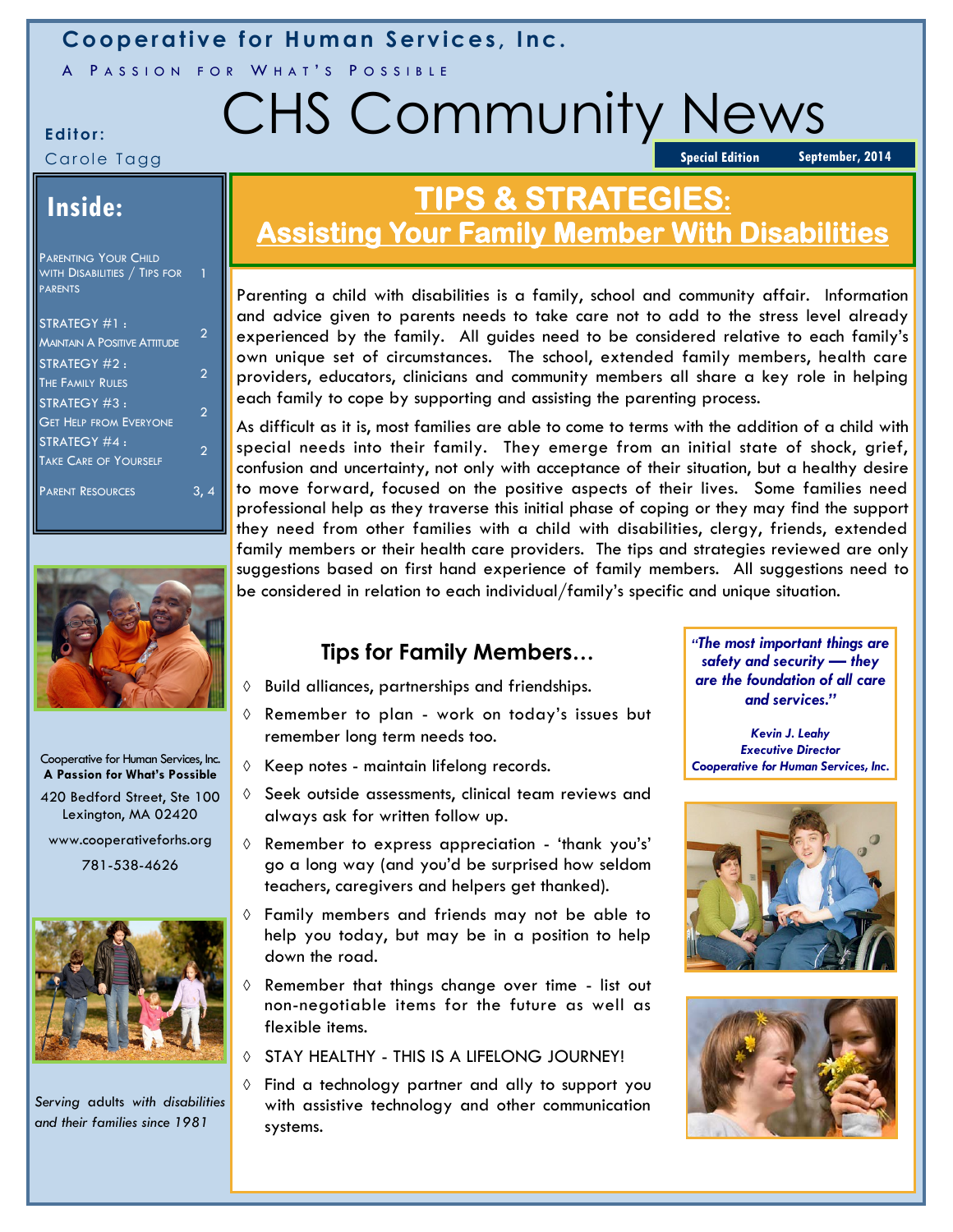#### "It has helped me

understand that true love is meeting someone, child or adult, special needs or not, exactly where he or she is - no matter how they stack up against what "should be." Raising a special needs child shatters all the "should be's" that we idolize and build our lives around, and puts something else at the core: love and understanding."

Maria Lin, Parent





### **STRATEGY # 1 — MAINTAIN A POSITIVE ATTITUDE**

**While no one is positive all the time about life and life's circumstances, the truth of the matter is that positivity is one of the best coping strategies known. Life can be especially challenging for families with a child with special needs. How parents and siblings feel and think about these challenges can profoundly affect their ability to successfully address issues and maintain well being among all family members.** 

### **STRATEGY # 2 - THE FAMILY RULES Never Underestimate the Power of Family**

**Your child with special needs makes an impact on every family member, not just the parents. Tips to bring family cohesiveness can be championed in many different ways — here are some suggestions:**

- Have regular family meetings where everyone can express their feelings, opinions and give input for family decision making.
- Assign chores, teach independent living skills and give responsibilities to ALL family members — Remember, this is a team effort, first and foremost!

### **STRATEGY # 3 - GET HELP FROM EVERYONE The More the Merrier!**

#### **Develop your own network of support and don't be afraid to ask for help.**

- Educators, health care providers and respite workers are paid to help and most want to be asked for help.
- Other family members, friends, neighbors, church and community members are also willing to help, but often need to be asked specifically. Make a list of activities that you need help with and share it with everyone.
- Seek counseling, therapy or peer support through professional help, parent support groups, parent education, parent to parent programs.

### **STRATEGY # 4 - TAKE CARE OF YOURSELF So you can take care of everyone else.**

**Parents must take care of themselves so they have the stamina, energy and motivation to care for their family member with special needs and their brothers and sisters too. In her article "Survival Tips for Parents," Jan Baumel, M.S., Licensed Educational Psychologist, gives these outstanding suggestions:** 

- Change your standards for nonessential tasks such as perfect housekeeping.
- Find a healthy physical outlet. Discover a sport or exercise you really enjoy, and do it regularly.
- Get enough rest and eat healthy foods.
- Take pleasure from music, movies, magazines, museums, and even favorite television programs. It's OK to take time for yourself to escape every once in a while.
- Give yourself permission to say no. Remember "Super Parent" can't be all things to all people at all times.
- Find someone you trust relatives, friends, sitters to take care of your child so you can get away.

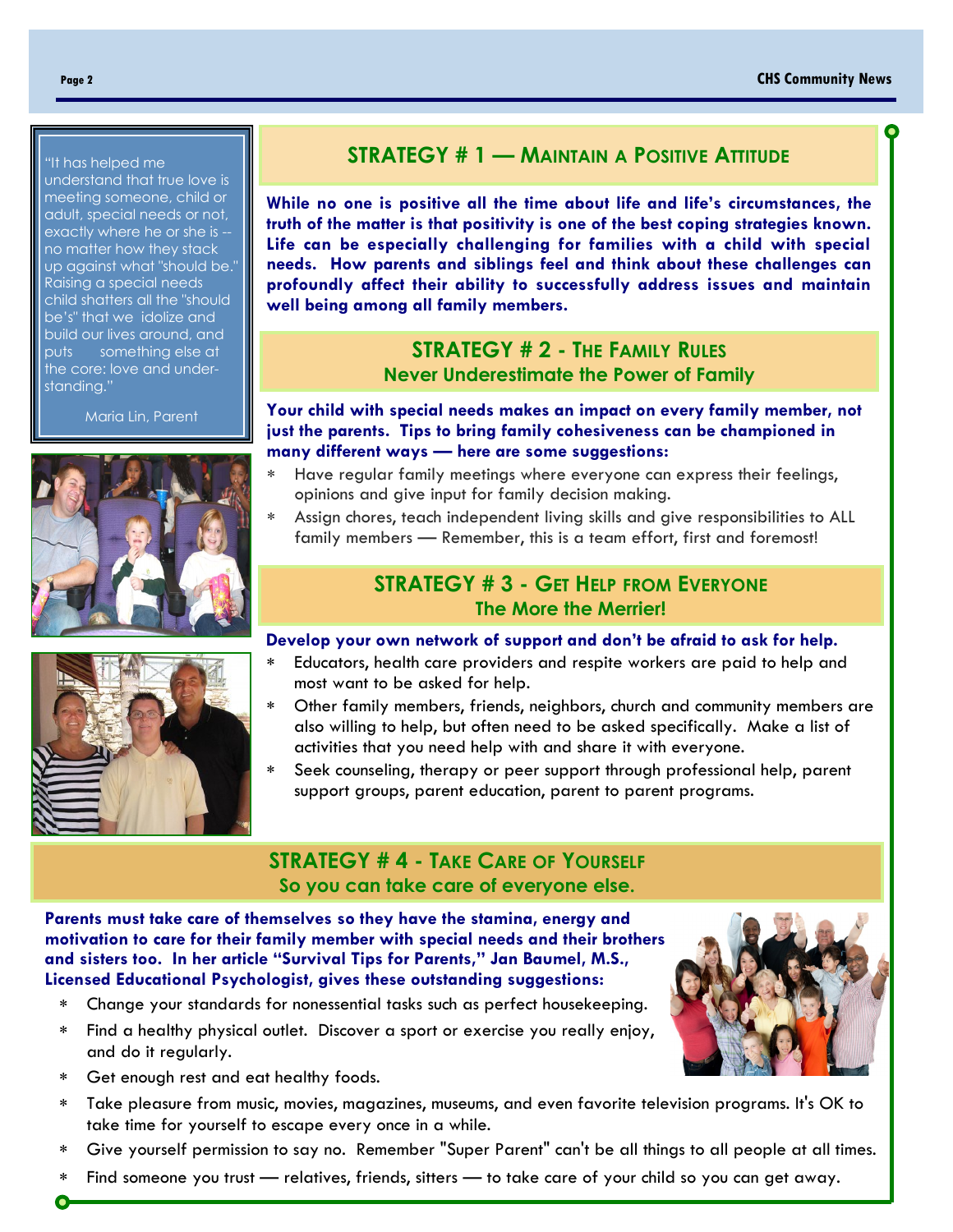# **Resources for Families**

#### **ADVOCACY, RESEARCH & INFORMATION**

Federation for Children with Special Needs: http://fcsn.org/ National Center for Learning Disabilities: www.ndd.org Positive Parenting Resource Center: www.unitedarc.org/positiveparenting.html The Arc of Massachusetts: www.arcmass.org Mass. Families Organizing for Change: www.mfofc.org Center for Parent Information and Resources: www.parentcenterhub.org MA Disability Information Index website: www.disabilityinfo.org Easter Seals: http://www.easterseals.com/ma/ Aspergers Association of New England: www.aane.org Autism Consortium: www.autismconsortium.org The Beach Center on Family and Disability: www.beachcenter.org Family Ties: www.massfamilyties.org National Alliance on Mental Illness (NAMI) of MA: www.namimass.org Disability Law Center, Inc.: http://www.dlc-ma.org/ MA Down Syndrome Congress (MDSC): www.mdsc.org



### **GOVERNMENT RESOURCES**

Department of Public Health: http://www.mass.gov/eohhs/gov/departments/dph/ Department of Developmental Services: http://www.mass.gov/eohhs/gov/departments/dds Department of Elementary and Secondary Education: www.doe.mass.edu/ MA Special Education Parent Information: http://www.doe.mass.edu/sped/parents.html Mass Health Services: http://www.mass.gov/eohhs/gov/departments/masshealth/ Mass. Rehabilitation Commission (MRC): http://www.mass.gov/eohhs/gov/departments/mrc/ Social Security Disability: http://www.ssa.gov/disabilityfacts/ MA Commission for the Deaf and Hard of Hearing: http://www.mass.gov/eohhs/gov/departments/mcdhh/ MA Commission for the Blind: http://www.mass.gov/eohhs/gov/departments/mcb/

## **Need more information? Call Cooperative for Human Services, Inc. at 781-538-4626**

**Kevin J. Leahy**  Executive Director

**Janice Ellis-Ballerini, LMHC**  Director, Clinical Support Service

**Michelle MacEachern** Director, Support Service

**Felicia Smith** Director, Individual and Family Supports